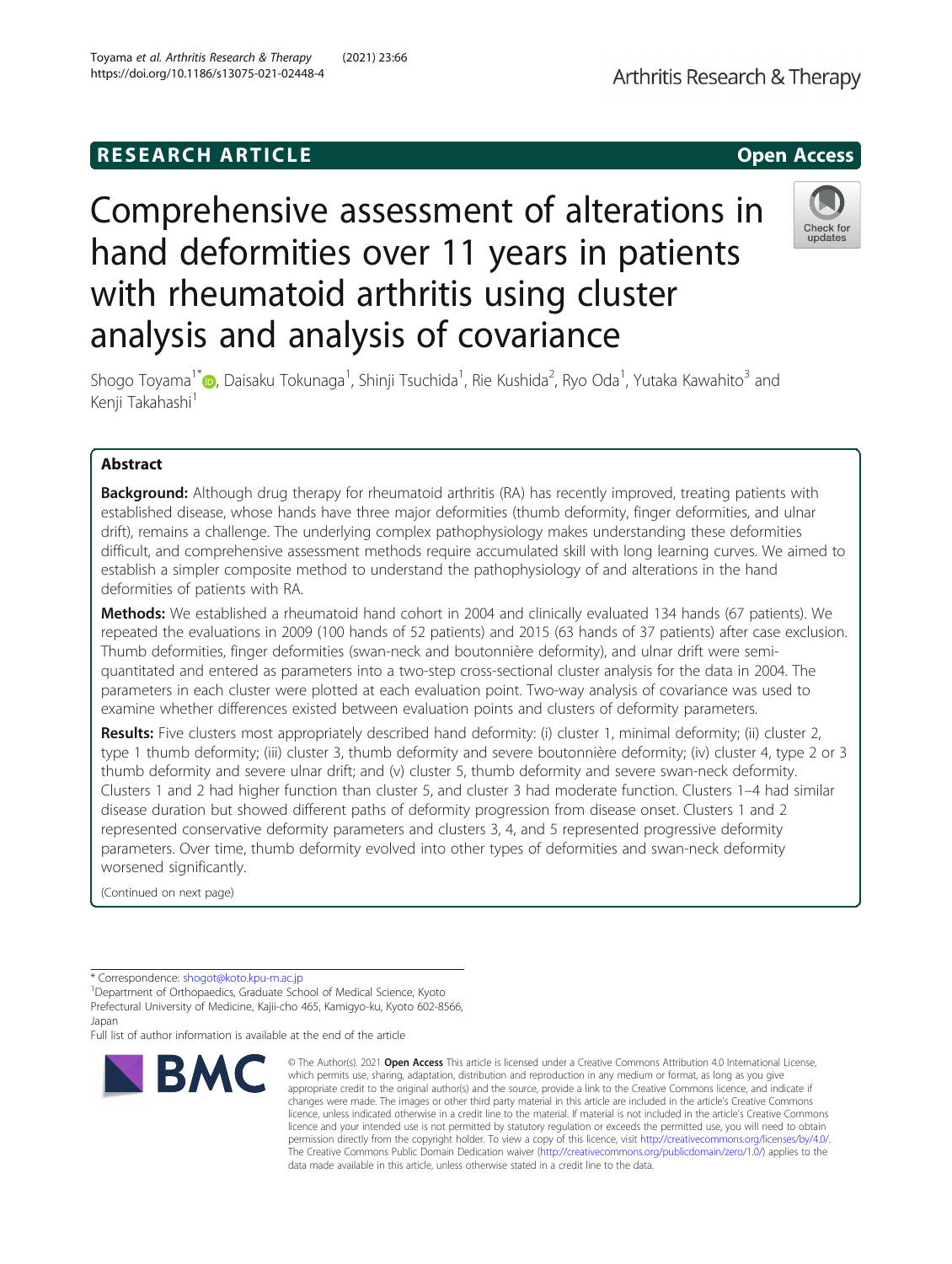#### (Continued from previous page)

**Conclusions:** Our comprehensive analysis identified five deformity patterns and a progressive course in the rheumatoid hand. Knowledge of the characteristics of progressive deformity parameters may allow rheumatologists to more easily implement practical interventions and determine functional prognosis.

Keywords: Rheumatoid arthritis, Hand deformity, Swan-neck deformity, Boutonnière deformity, Cluster analysis

# **Background**

Rheumatoid hand, the term used to describe the characteristic deformities in the hands of patients with rheumatoid arthritis (RA), typically includes varying degrees of thumb deformity, finger deformities, and ulnar drift. Several studies have attempted to quantitate hand function using hand space and force-time curves to evaluate hand deformity [\[1,](#page-8-0) [2](#page-8-0)]. Swan-neck deformity, either alone or in combination with other deformities, has been reported to affect hand function to a greater degree than other deformities. However, it remains difficult to understand patients' overall pathophysiological condition (deformity presence or absence, location and severity, and alterations over time) to determine the most relevant treatment options.

A study of early RA patients over a 10-year period showed that approximately 50% of hands exhibited combined deformity [[3](#page-8-0)]. However, deformity severity was not described. Although the authors did not evaluate thumb deformity and did not assess severity of finger deformities, they demonstrated that deformities were present in regular patterns such as "ulnar drift combined with swan-neck deformity." Thus, there may be specific developmental patterns of deformities in rheumatoid hands, including the thumb. Another study described deformity severity in patients with established RA over 5 years of observation and found that overall deformities worsened over time [[4\]](#page-8-0). The authors evaluated thumb deformity using the Nalebuff classification system (type 1–6) [\[5](#page-8-0)], finger swan-neck deformity using the Nalebuff classification (type  $1-4$ ) [[6](#page-8-0)], finger boutonnière deformity using the Nalebuff classification (stage 1–3), and ulnar drift using the authors' own method [[7\]](#page-8-0), which quantitated drift by evaluating joint parameters in an extended cohort [\[8](#page-8-0)].

Based on these findings, we hypothesized that a semiquantitative approach using type/stage and ulnar drift parameters would provide a comprehensive understanding of the rheumatoid hand. We thus aimed to perform a comprehensive assessment to clarify the natural course of hand deformity and function in patients with RA.

# Methods

# Patients

Because biological agents were first approved for treatment of RA in Japan in 2003, data collection began in 2004. We enrolled outpatients with RA with any apparent hand deformities in either hand visiting our hospital. Among 83 patients who were included, 67 patients (134 hands) formed the cohort and participated in the followup survey. We collected serial data in 2009 and 2015 among patients who could be followed-up. Because of losses to follow-up  $(n=7)$ , death  $(n=1)$ , clinic change  $(n = 6)$ , stroke  $(n = 1)$ , and surgical treatment of the hands  $(n = 4, \text{ hands} = 4), 52 \text{ patients} (100 \text{ hands}) \text{ were}$ available for reevaluation in 2009. An additional six patients were lost to follow-up: six died, one developed severe dementia and was excluded from the cohort, and nine (11 hands) underwent hand surgery and were excluded. In 2015, we completed a final follow-up survey of 37 patients (two men and 35 women; 63 hands) (Fig. 1) [[8](#page-8-0)].

At each evaluation, we evaluated hand deformities and performed functional assessments. Drug therapies were prescribed in accordance with globally used treatment guidelines (the guidelines/recommendations of the European League Against Rheumatism and the American College of Rheumatology changed several times during the follow-up period).

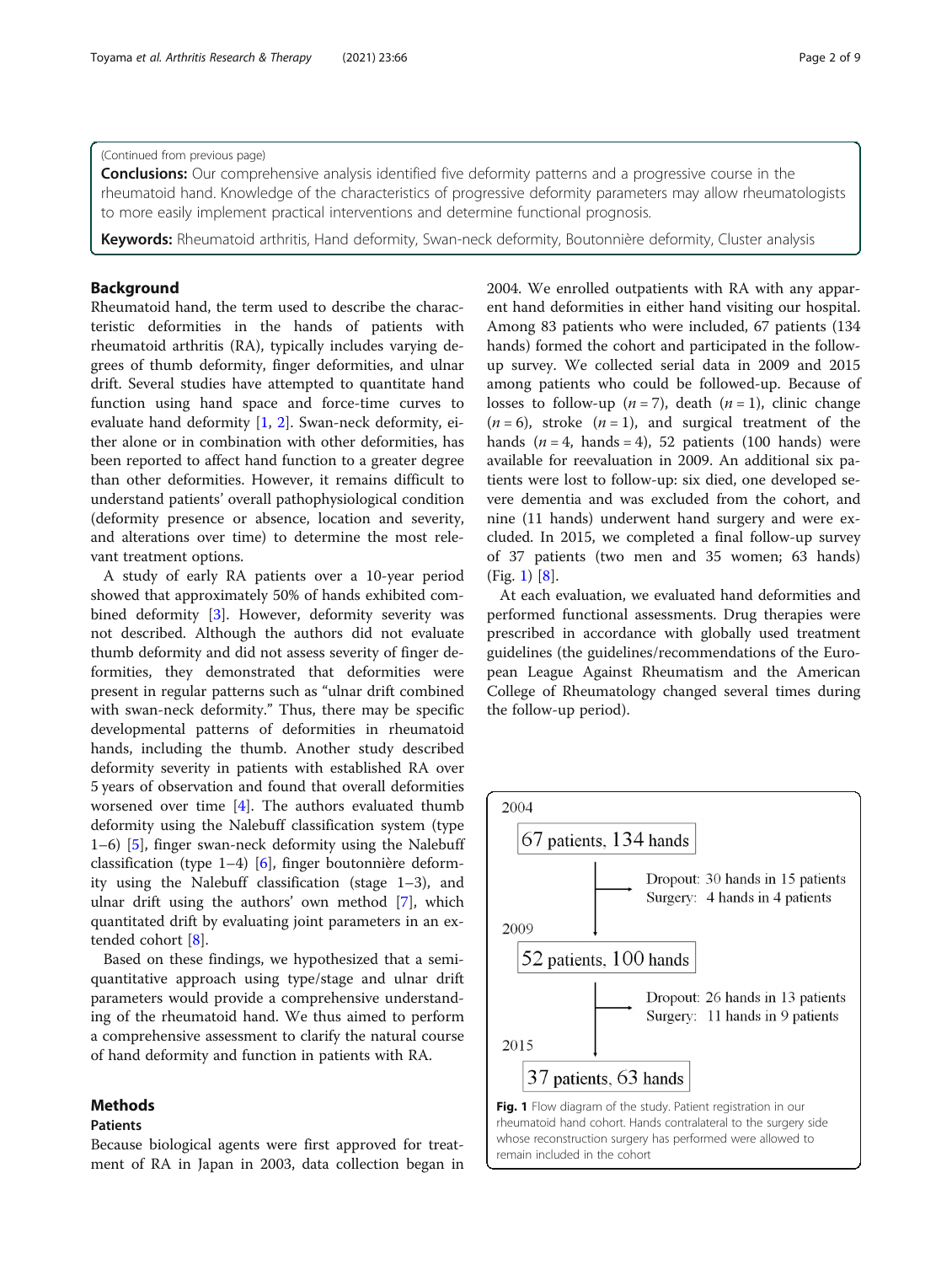# Evaluation of hand deformity

Thumb deformity and swan-neck or boutonnière deformities in all four finger digits were assessed according to the Nalebuff classification of thumb deformity (type 1–6) [[5\]](#page-8-0) and the Nalebuff classifications of swan-neck deformity (type 1–4) and boutonnière deformity (stage 1–3) for the fingers [\[6](#page-8-0), [7\]](#page-8-0), respectively. Ulnar drift (total score 0–8) was assessed by assigning scores for four parameters of the metacarpophalangeal joints (deviation, subluxation, reduction, and bone destruction), with the score ranging from 0 to 2 for each parameter [\[8](#page-8-0)]. Hand deformities were evaluated by surgeons specializing in the rheumatoid hand.

# Evaluation of hand function

Patient-rated subjective indicators of unilateral hand function show improved performance for polyarticular diseases such as RA. Therefore, we adopted the Kapandji index as a measure of function at the outset of our study [[9\]](#page-8-0). The Kapandji index evaluates finger extension (20 points), finger flexion (20 points), and thumb opposition (10 points), yielding a maximum score of 50 points. The Kapandji index can evaluate unilateral hand function within minutes, independent of the elbow and shoulder joints. Previous studies have used this functional evaluation method [[10](#page-8-0)]. An occupational therapist and a specialist in hand therapy independently conducted the functional evaluation (Kapandji index).

# Data management and comprehensive assessment of hand deformity

The outcomes of clinical evaluations were managed independently by a hand surgeon and one of the study authors.

A comprehensive understanding of the rheumatoid hand, including characteristic deformities, was derived from cluster analysis of clinical parameters. The numerical values for thumb deformity (0–6) were entered as nominal variables. To our knowledge, no previous studies have compared hand function between deformity types. In real-word practice, type 3 deformities can occur directly with no pre-existing deformity, and there are many cases of deformity severity increasing in noncontinuous fashion.

Finger deformities exist independently in all fingers with varying severities. The presence of swan-neck or boutonnière deformity also varies. Therefore, several parameters should be considered for each finger independently in the analysis (finger, type of deformity, and severity). Because the thumb has the most important functional role in both rheumatoid and normal hands [[11,](#page-8-0) [12\]](#page-8-0), we considered that parameters should be weighted to emphasize the impact of thumb deformity in the cluster analysis. Therefore, the scores for finger deformity according to the Nalebuff classification (swanneck deformity: 0–4; boutonnière deformity: 0–3) were calculated separately for each finger We entered the values for these two scores as ordinal variables.

The ulnar drift score was an ordinal variable entered directly [[8\]](#page-8-0). We performed two-step cluster analysis using the log likelihood ratio because one of the parameters was a nominal variable in the 2004 dataset. The number of clusters was determined according to silhouette measures of cohesion and separation as well as predictors of importance. The characteristics of each cluster were determined according to the distributions of the entered parameters.

#### Alterations in hand deformity over time

To identify alterations over time in each cluster assigned as of 2004, the means of parameters were plotted for 2004, 2009, and 2015 for each cluster. Because disease duration impacts the degree of deformity, duration was used as a covariate in the analysis. Moreover, to examine whether differences existed between clusters and evaluation points, we conducted a two-way between-subject analysis of covariance (ANCOVA) with clusters and evaluation points as the independent variables and the swan-neck deformity score, the boutonnière deformity score, and the ulnar drift score as dependent variables. The post hoc Bonferroni's test was used to correct for multiple comparisons. Another ANCOVA was conducted with the Kapandji index as the dependent variable to examine whether any differences were present in hand function.

# Results

#### Patient demographics and drug therapy

Patient demographics are shown in Table [1](#page-3-0). Disease activity generally improved over time despite increasing patient age. Only three patients were treated with biological agents in 2004, while seven and thirteen patients were treated with biological agents in 2009 and 2015, respectively.

## Demographics of each cluster

The demographics and deformity scores for each cluster in 2004 are shown in Table [2.](#page-3-0) Cluster numbers were not automatically assigned by the software and were instead assigned in order of increasing degree of deformity. The characteristics of each cluster were as follows: (i) cluster 1: minimal deformity, minimal finger deformities and ulnar drift without thumb deformity; (ii) cluster 2: thumb type 1, type 1 thumb deformity and minimal finger deformities with ulnar drift; (iii) cluster 3: thumb and boutonnière deformity, type 1 or 6 thumb deformity and severe boutonnière deformity with ulnar drift; (iv) cluster 4: thumb type 2 or 3 and ulnar drift, type 2 or 3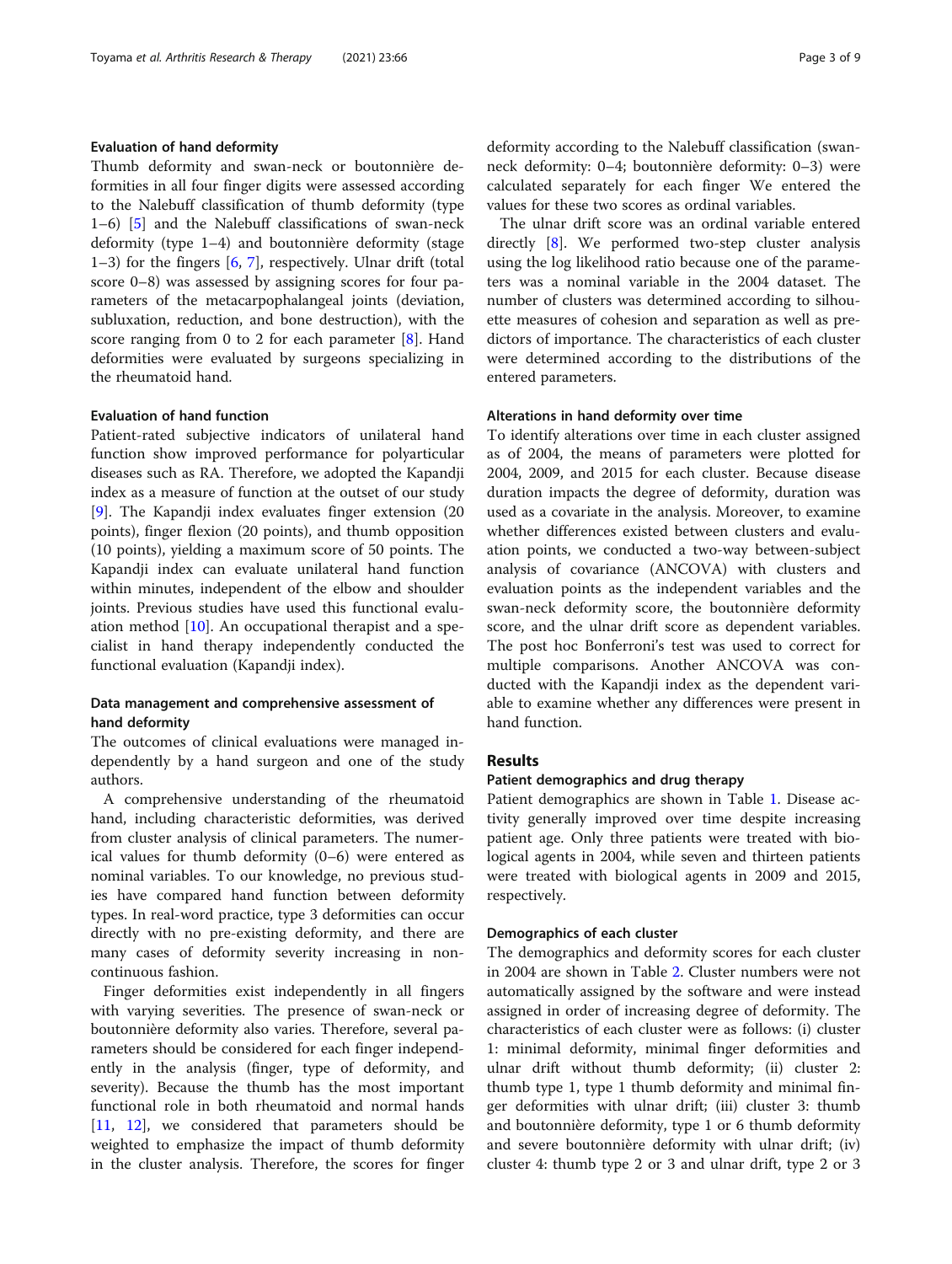|                   |         | 2004    | 2009    | 2015      | p value |
|-------------------|---------|---------|---------|-----------|---------|
| age               | (year)  | 62.2    | 66.3    | 70.1      | N/A     |
| affected time     | (year)  | 18.1    | 23.1    | 28.5      | N/A     |
| CRP               | (mq/dl) | 1.31    | 0.97    | 0.79      | 0.275   |
| ESR               | (mm/hr) | 52.1    | $27.9*$ | $34.7***$ | 0.001   |
| MMP-3             | (nq/d)  | 179.5   | 149.1   | 171.5     | 0.743   |
| DAS <sub>28</sub> |         | no data | 3.17    | 3         | 0.32    |

<span id="page-3-0"></span>Table 1 Demographics of patients in 2004, 2009 and 2015

Numbers show the averages at each endpoint. Analysis of variance with post hoc Bonferroni test was used for multiple comparison

CRP C-reactive protein, ESR erythrocyte sedimentation rate, MMP matrix metalloprotease, DAS disease activity score

 $*: p = 0.001, *: p = 0.019$ 

thumb deformity with severe ulnar drift; and (v) cluster 5: thumb and severe swan-neck deformity, various types of thumb deformity and severe swan-neck deformity with ulnar drift.

The patients in cluster 4 were significantly younger but did not have shorter disease durations than patients in other clusters. Disease duration was significantly longer in cluster 5 patients. Patients in cluster 5 scored significantly lower on the Kapandji index, while those in cluster 4 showed a trend toward lower scores that was not statistically significant. Swan-neck and boutonnière deformity scores were higher in certain clusters (Table 2), while ulnar drift scores were moderately increased in clusters that were not otherwise significantly different from one another. Numbers of thumb deformities are shown in Fig. [2](#page-4-0). In our cohort, no type 5 thumb deformities were observed at any evaluation point.

#### Deformity alterations in each cluster over time

Alterations in thumb deformity are shown in Fig. [2.](#page-4-0) Of thumbs without deformity in cluster 1, 75.7% (28/37) at 5-year follow-up and 26.3% (5/19) at 10-year follow-up retained no deformity. Development of type 1, 2, and 3 deformities at follow-up occurred in other cluster 1 thumbs. In the other clusters, alterations of type 1 to type 2 deformities were often observed. In one case, there was an alteration from type 2 to type 3 deformity.

Plots of swan-neck deformity scores, boutonnière deformity scores, and ulnar drift scores are shown in Fig. [3a](#page-5-0)–c. ANCOVA of swan-neck deformity scores showed there was no interaction between clusters and evaluation points. Multiple comparisons were performed because there was a significant main effect of cluster  $(F = 101.638, p < 0.001)$  and evaluation point  $(F =$ 13.827,  $p < 0.001$ ). Estimates of the magnitudes of differences between clusters are shown in Table [3](#page-6-0). Cluster 5 was significantly different from all other clusters, and there were also significant differences between 2004 and 2015 and between 2009 and 2015. For the boutonnière deformity score, there was no interaction between clusters and evaluation points. There was a significant main effect of cluster ( $F = 14.607$ ,  $p < 0.001$ ); however, the main effect of evaluation point ( $F = 0.457$ ,  $p = 0.633$ ) was not significant. In multiple comparisons, cluster 3 was significantly different compared with all other clusters, and there was also a significant difference between clusters 1 and 5. For the ulnar drift score, there was no interaction between clusters and evaluation points. There was a significant main effect of cluster  $(F =$ 

Table 2 Patients demographics and parameter scores for rheumatoid hand deformities in each cluster

|                         | Cluster 1   | Cluster 2 | Cluster 3        | Cluster 4        | Cluster 5             |
|-------------------------|-------------|-----------|------------------|------------------|-----------------------|
| Patients' demographics  |             |           |                  |                  |                       |
| N                       | 49          | 46        | 12               | 8                | 17                    |
| age (year)              | 64.0 (9.9)  | 61.2(9.3) | 62.5(8.4)        | $51.3(10.2)$ \$  | 63.8 $(7.6)$ **       |
| disease duration (year) | 16.2(8.4)   | 17.1(7.2) | 19.7(7.6)        | 17.4(6.2)        | 25.5 (10.8)*, ***     |
| Kapandji Index          | 34.4 (10.9) | 35.8(9.3) | 30.5(7.4)        | 25.8(6.6)        | $22.5(8.9)^{*}$ , *** |
| Deformity parameters    |             |           |                  |                  |                       |
| Swan-neck deformity     | 1.6(0.3)    | 1.4(0.2)  | 1.6(0.6)         | 1.9(0.5)         | 12.1 $(0.8)^{\%}$     |
| Boutonnière deformity   | 1.2(2.0)    | 0.2(0.7)  | 5.3 $(2.7)^{\#}$ | 1.4(2.7)         | 0.0(0.0)              |
| Ulnar drift             | 2.9(2.7)    | 3.7(2.6)  | 3.4(1.1)         | 6.6 $(1.4)^{\%}$ | 3.6(1.7)              |

Numbers express the mean (standard deviation). Analysis of variance with post-hoc Bonferroni was performed for multiple comparison \*:  $p$  < 0.05; cluster 1 and 5, \*\*:  $p$  < 0.05; cluster 4 and 5, \*\*\*:  $p$  < 0.05; cluster 2 and 5, \$:  $p$  < 0.05, cluster 1 and 4

%:  $p < 0.05$ , against all the other clusters, #:  $p < 0.05$ , against cluster 1, 2, and 4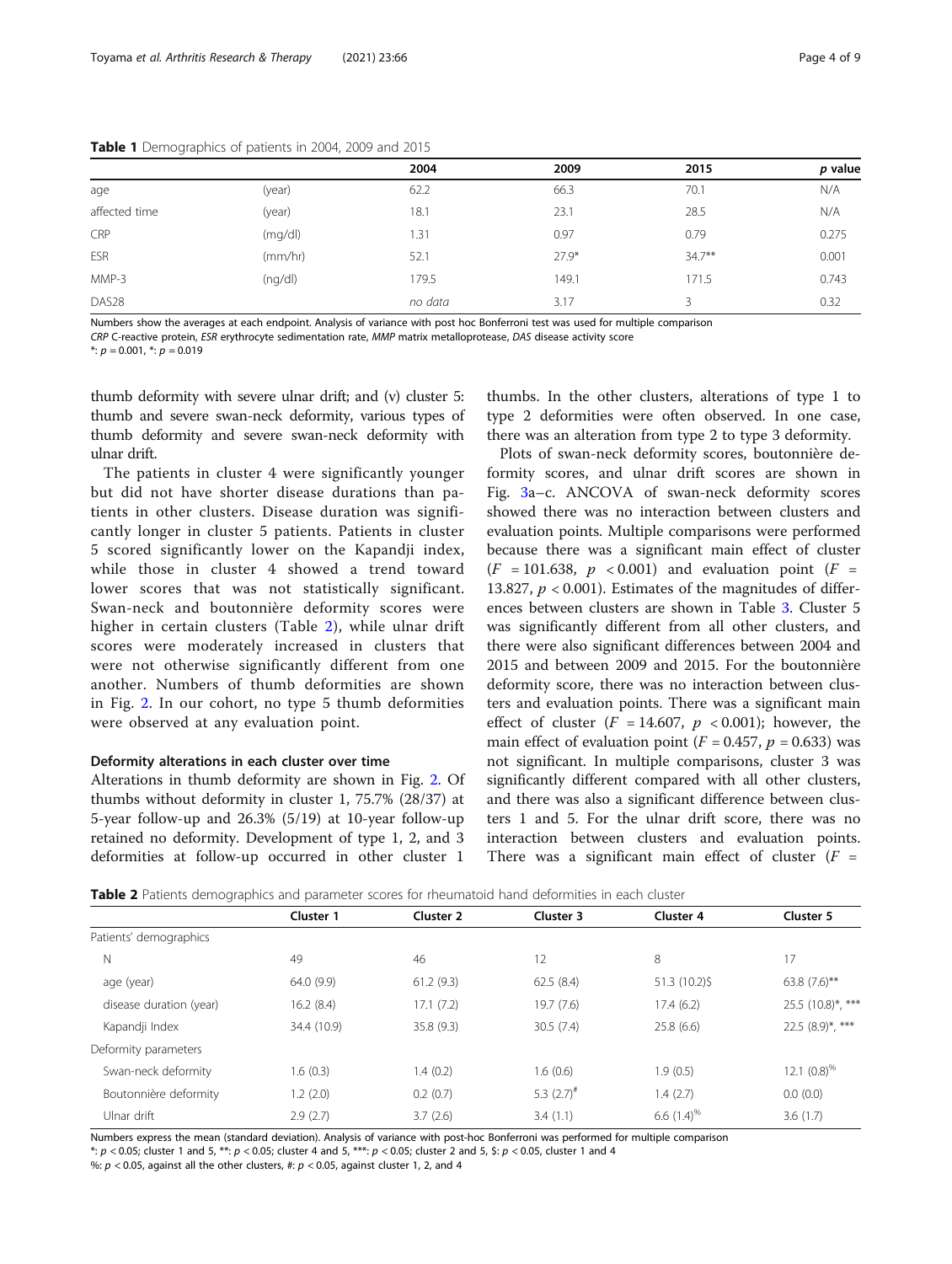<span id="page-4-0"></span>

Fig. 2 Thumb alterations in patients with rheumatoid arthritis. Progression of thumb deformity over time. Several specific patterns of deformity progression can be seen

10.927,  $p \leq 0.001$ ), but the main effect of evaluation point ( $F = 0.970$ ,  $p < 0.380$ ) was not significant.

In multiple comparisons, cluster 4 was significantly different compared with all other clusters, and there was also a significant difference between clusters 1 and 2. These results can be interpreted as follows. Cluster 1 included hands that were originally minimally deformed, but developed thumb deformity and swan-neck deformity over time. Cluster 2 included

the second least deformed hands after cluster 1, but a subset of cluster 2 hands showed progression from mainly type 1 thumb deformity to swan-neck deformity and ulnar deviation over time. Cluster 3 included a subset of hands with thumb deformities like those of cluster 2, but with a high degree of boutonnière deformity. Cluster 4 included hands with type 2 and 3 thumb deformities and a high degree of ulnar drift, and because these hands were already highly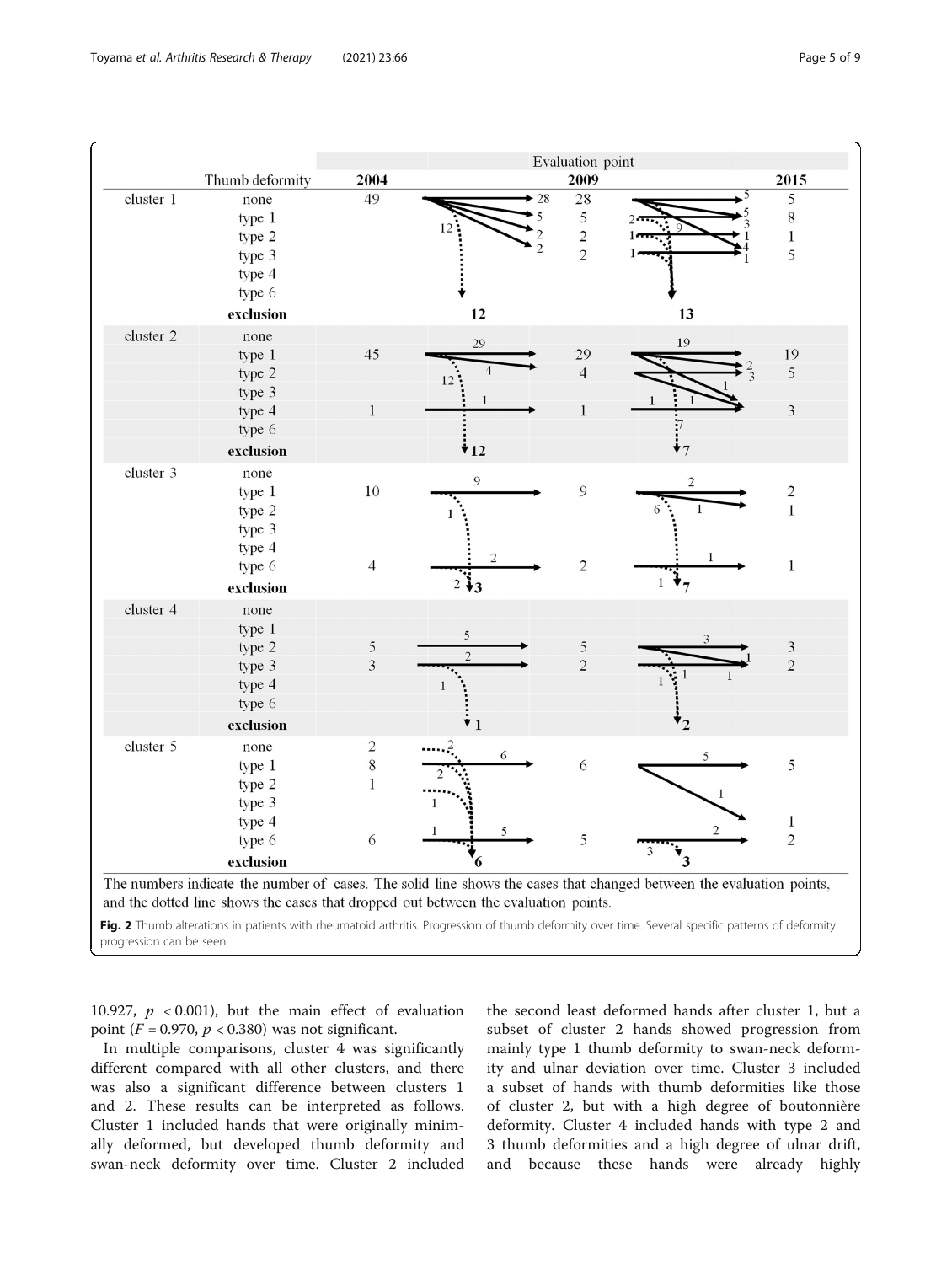<span id="page-5-0"></span>

deformed, they showed little progression over time. Cluster 5 hands had the most severe thumb deformity (type 6) and a high degree of swan-neck deformity in roughly half of the hands.

# Functional alterations in each cluster over time

Changes in the Kapandji index over time are shown in Fig. 3d. ANCOVA showed no interaction between clusters and evaluation points, with a significant main effect of cluster ( $F = 10.707$ ,  $p = 0.001$ ) but not of evaluation point ( $F = 1.348$ ,  $p = 0.273$ ). In multiple comparisons, clusters 1 and 2 were significantly different compared with clusters 4 and 5 (Table [3](#page-6-0)).

## **Discussion**

In this study, rheumatoid hands were divided into clusters using parameters describing representative deformities. Alterations in hand deformity and function over time were compared with disease duration as a covariate. Although there have been reports of the incidence of hand deformities within 10 years of RA onset [[2](#page-8-0), [3](#page-8-0)], comprehensive assessments of the rheumatoid hand, including thumb deformity, and alterations in deformities over time have not been performed to the best of our knowledge.

Four of the five clusters had similar disease durations but showed wide variation in deformities. Thus, the period of symptomatic time affecting hand joints was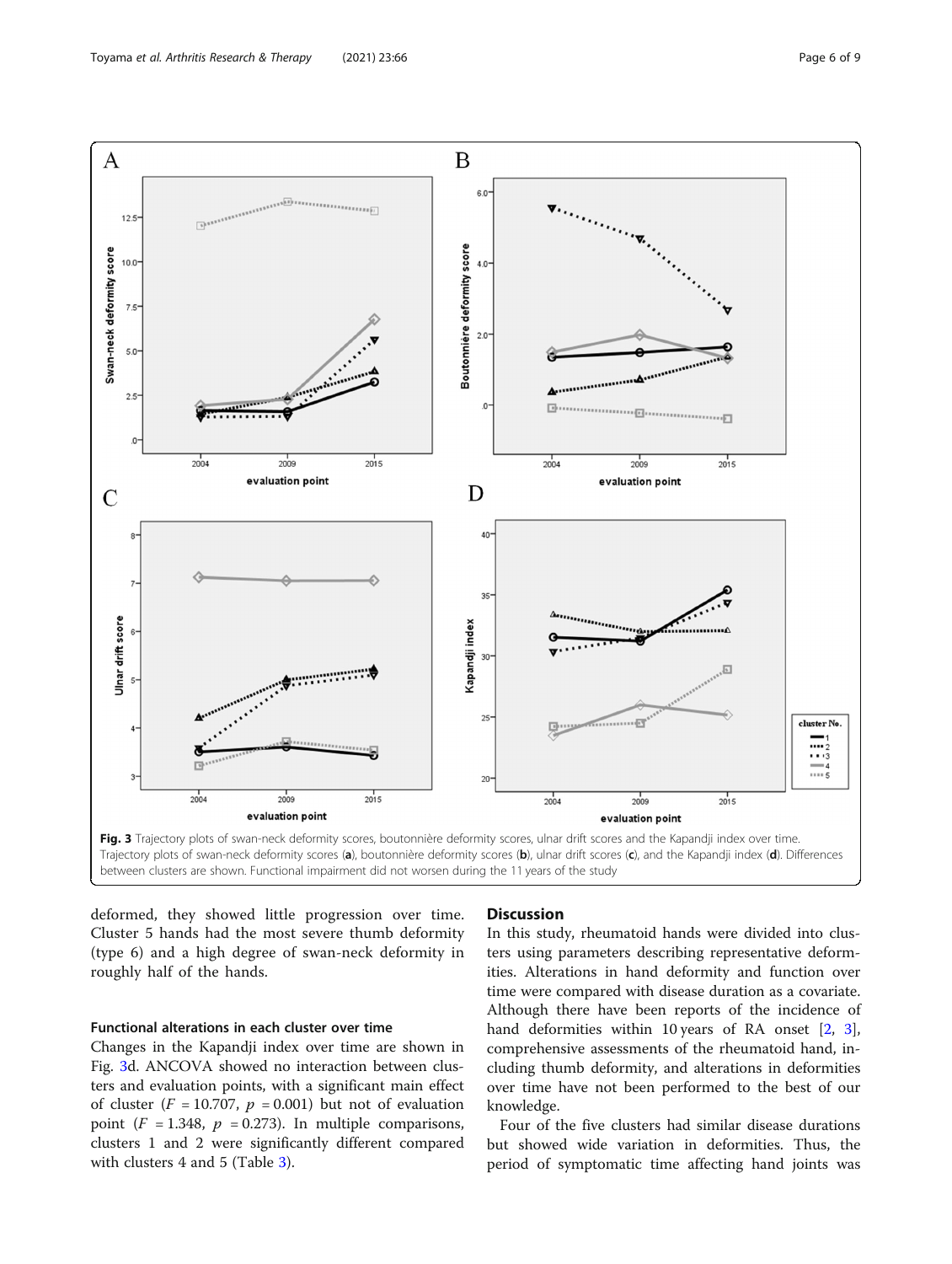|                       |           | Cluster 2 | Cluster 3 | Cluster 4 | Cluster 5  |
|-----------------------|-----------|-----------|-----------|-----------|------------|
| Swan-neck deformity   | cluster 1 | $-0.395$  | $-0.583$  | $-1.501$  | $-10.600*$ |
|                       | cluster 2 |           | $-0.188$  | $-1.106$  | $-10.205*$ |
|                       | cluster 3 |           |           | $-0.918$  | $-10.017*$ |
|                       | cluster 4 |           |           |           | $-9.099*$  |
| Boutonnière deformity | cluster 1 | 0.681     | $-2.824*$ | $-0.108$  | $1.723*$   |
|                       | cluster 2 |           | $-3.505*$ | $-0.789$  | 1.043      |
|                       | cluster 3 |           |           | $2.716*$  | $4.547*$   |
|                       | cluster 4 |           |           |           | 1.832      |
| Ulnar drift           | cluster 1 | $-1.295*$ | $-1.008$  | $-3.565*$ | 0.021      |
|                       | cluster 2 |           | 0.286     | $-2.271*$ | 1.316      |
|                       | cluster 3 |           |           | $-2.557*$ | 1.029      |
|                       | cluster 4 |           |           |           | 3.586*     |
| Kapandji index        | cluster 1 | 0.242     | 0.647     | 7.832*    | $6.834*$   |
|                       | cluster 2 |           | 0.405     | 7.590*    | $6.592*$   |
|                       | cluster 3 |           |           | 7.185     | 6.187      |
|                       | cluster 4 |           |           |           | $-0.998$   |

<span id="page-6-0"></span>Table 3 Mean differences from multiple comparisons between clusters

The numbers express mean differences between clusters

Multiple comparisons were performed with post-hoc Bonferroni.  $*$ :  $p < 0.05$ 

the same, but cumulative damage during this period differed between the clusters. Cumulative disease activity in RA has been shown to affect the prognosis of the joint [[13\]](#page-8-0); therefore, differences in the degree of deformity between clusters could have resulted from differences in the effectiveness of drug therapy from disease onset. However, because the transition of disease activity since onset could not be followed in each patient, cumulative disease activity was unknown. Large differences in hand phenotypes emerged over the approximately 17 years of disease duration covered by our study. The hand clusters identified in this study revealed a typical pattern of deformity progression. We also identified a subset of hands that developed few and mild deformities, which is good news from a clinical standpoint. Conversely, type 2 and 3 thumb deformities may be a sign to consider aggressive treatment, as these deformities are associated with strong functional impairment complicated by severe ulnar drift.

Generally, RA disease activity and duration are assessed on a person-by-person basis, whereas the prevalence of arthritis in both hands is not symmetrical. Therefore, we conducted a cluster analysis of 134 hands from 67 subjects in 2004, when the study was initiated. However, the cluster analysis does not account for correlation between the two hands of a single subject. If the clusters for both hands are the same, age and disease duration will be counted twice. However, choosing a representative hand for a single subject cannot be performed without bias. Therefore, in this study, both hands were treated independently for analysis. Roughly two thirds (46 of 67) of patients had the same clusters for both hands, while 21 patients had different clusters for each hand (data not shown). Thus, our strategy of analyzing each hand independently was appropriate and we believe our results are valuable, even if the background information for each cluster is not completely accurate.

We found that swan-neck deformity progressed significantly over time, whereas boutonnière deformity and ulnar drift were relatively stable. The lattermost result conflicts with reports showing that ulnar drift progresses, leading to decreased hand function over time [\[3](#page-8-0), [14\]](#page-8-0). Trajectory plots indicated that the clusters identified in this study could be clearly divided into progressive and non-progressive, suggesting the possibility of a type II error because only 63 hands were available in 2015.

There was no significant difference between functional assessment scores over time; in fact, some groups showed a slight increase in mean scores. Overall, however, deformity parameters deteriorated, suggesting that factors other than deformity may have influenced our results. During the 11-year observation period, C-reactive protein levels and erythrocyte sedimentation rates improved. The number of biologics used increased from 3 (4.5%) in 2004, to 7 (13.5%) in 2009 and 13 (35.1%) in 2015. The effectiveness of biologics in improving rheumatoid hand function has been widely reported [[15\]](#page-8-0), and their increased use might have improved the scores in the present study.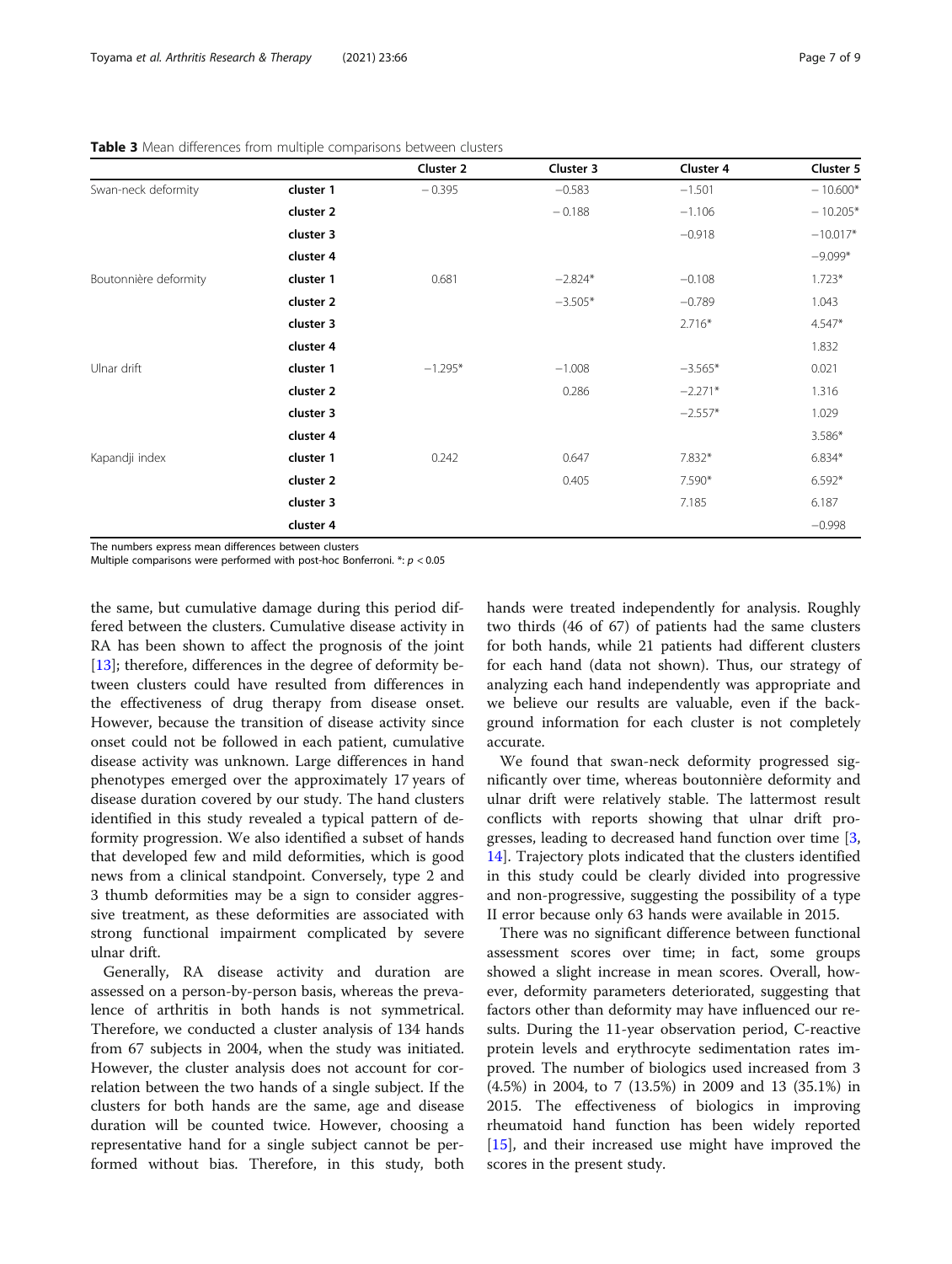

The Nalebuff classification divides thumb deformities into six types by the initially affected joint and its appearance [\[16](#page-8-0), [17](#page-8-0)]; type change over time is not considered. To our knowledge, no studies have compared hand function by thumb deformity type, and none have quantitated the impact of deformity type on hand function. Our results have some interesting implications. First, type 1 deformity appears to be the primary phenotype, and type 2 and 4 deformities are secondary phenotypes arising from type 1. Second, seven of the type 2 deformities observed in our study arose from type 1 deformities. Thus, a rheumatoid thumb with the "initially metacarpophalangeal" joint affected changed over time to a hand with the "initially carpometacarpal" joint affected. This finding may be explained by initial flexion contracture of the metacarpophalangeal joint with secondary carpometacarpal joint involvement. Third, type 3 deformity, with the "initially carpometacarpal" joint affected, occurred mainly in thumbs without deformity, except for in one case. Type 3 deformity would thus represent a primary phenotype like type 1. The underlying mechanisms influencing these phenotypic differences are still unknown. Our results may raise controversy regarding the underlying pathological mechanism of thumb deformities.

Our comprehensive assessment has several implications for the development of hand deformities after the onset of RA (Fig. 4). The "minimal deformity" and "thumb type 1" clusters were considered conservative,

while the "thumb and boutonnière deformity", "thumb type 2, 3 and ulnar drift", and "thumb and severe swanneck deformity" clusters were considered progressive. Though we cannot indicate specific proportions, a majority of hands fit into the conservative subset, which is fortunate for patients and their clinical outcomes. Minimal finger deformity was considered to represent the conservative subset, whereas multiple deformities were characteristic of the progressive subset. It is difficult to confidently assign each hand to a subset. However, more attention should be paid to swan-neck deformity as this deformity progressed over our 11-year observation period. Type 2 and 3 thumb deformities may also be indicators of the progressive subset, complicated by severe ulnar drift. Similarly, type 6 thumb deformity is a clear indicator of progression.

Our study had several limitations. First, because the cohort was not followed from the onset of RA, we were unable to demonstrate how deformities developed in each subset. Understanding the order of occurrence of deformities might have enabled us to provide better treatments for these patients. Second, the cluster analysis assigned hands to each cluster retrospectively. Therefore, our clusters were explanatory in nature and cannot necessarily be applied to new single hands; additional studies are needed to assess the generalizability of these clusters. Third, the results of this study could have been more meaningful if the disabling effects of each type of thumb deformity were understood. A